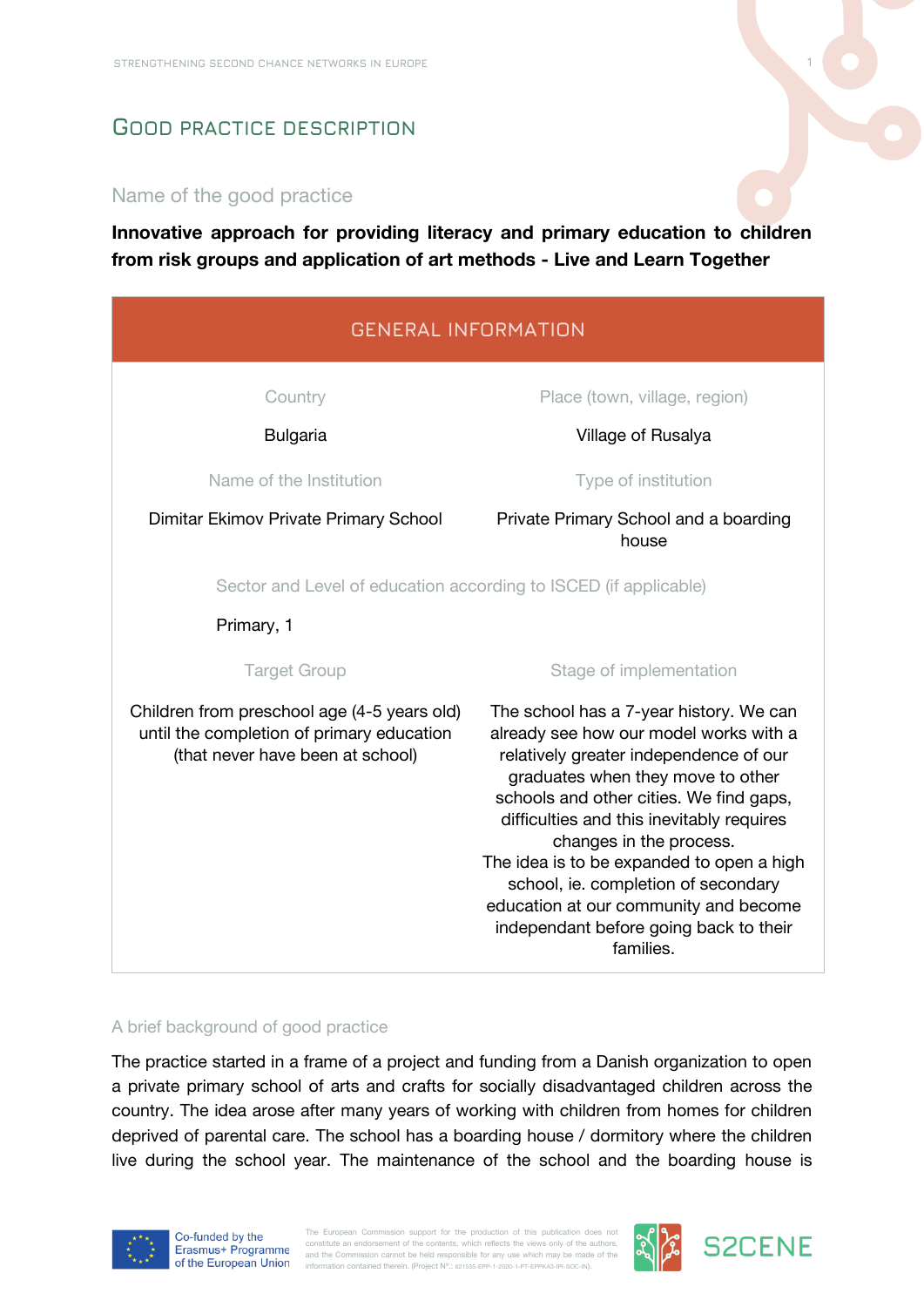completely free for the children and their families. The maintenance is provided by the school. Since 2014, the school has been entered in the Register of Institutions in the system of preschool and school education and ensures the completion of primary education including a legal distribution of the set of the set of the set of the set of the set of the set of the set of the set o The overall idea envisages the training to be carried out until the completion of secondary education, ie. to have training in the high school stage. This idea has not been realized so far due to lack of funding and support from the state. For the moment pupils after 7th grade study in other schools, but continue to be supported by the school and live in the dormitory.

Good practice description (aim and objectives; provided services – activities, approaches, methods)

According to Art. 24-27 / 37-41 of the ZPUO, the school is registered as a non-specialized primary school, and according to Art. 35-36 of the ZPUO - as a private. The aim here is to educate and bring up children from socially disadvantaged families who have difficulty raising their children for various reasons: low parental capacity, illness, lack of support, poverty. The goal is for children to come out of an environment that affects them physically, mentally, emotionally, mentally - and to live in a different way, in a different model: caring, buybortive, the demanding, the motivating. Therefore, the practice arises as a school with a boarding house / dormitory, which is free for families. This includes education, home, food, clothing, medical care, textbooks and supplies, toys and everything necessary for a child's normal life, including love. Only by immersing themselves in a different socio-cultural environment can these children feel the difference and be motivated to live a different way of life from their families. And continue their education.

Students are recruited in the following ways: Through the structures of the Agency for Child Protection - Social Assistance Directorates in places that provide the connection between the needy families and the school; **Through independent search by the school and work with the families in order their children** to the school; the school; the school; the school; the school; the school; the school; the school; the school;  $\overline{?}$ At the request of the parents. The methods and technologies are diverse, but are aimed at the formation of competencies, ie. experience, formation of soft (behavioral) skills, emotional intelligence. Priority is given to arts and crafts as a form of testing and expression, as projective methods, as a means of developing fine motor skills and talents of children and last but not least to form a self-esteem adequate to the achievements and hence real self-confidence.

Results (developed skills and attitudes; good practice's impact on the participants' life, professional realization, health, self-confidence, motivation to learn, etc.).

For the moment we could report results connected with: - Impact on the participants' life and motivation to learn - the lifestyle of children is changer



The European Commission support for the production of this publication does no constitute an endorsement of the contents, which reflects the views only of the authors and the Commission cannot be held responsible for any use which may be made of the information contained therein. (Project Nº.: 621535-EPP-1-2020-1-PT-EPPKA3-IPI-SOC-IN).



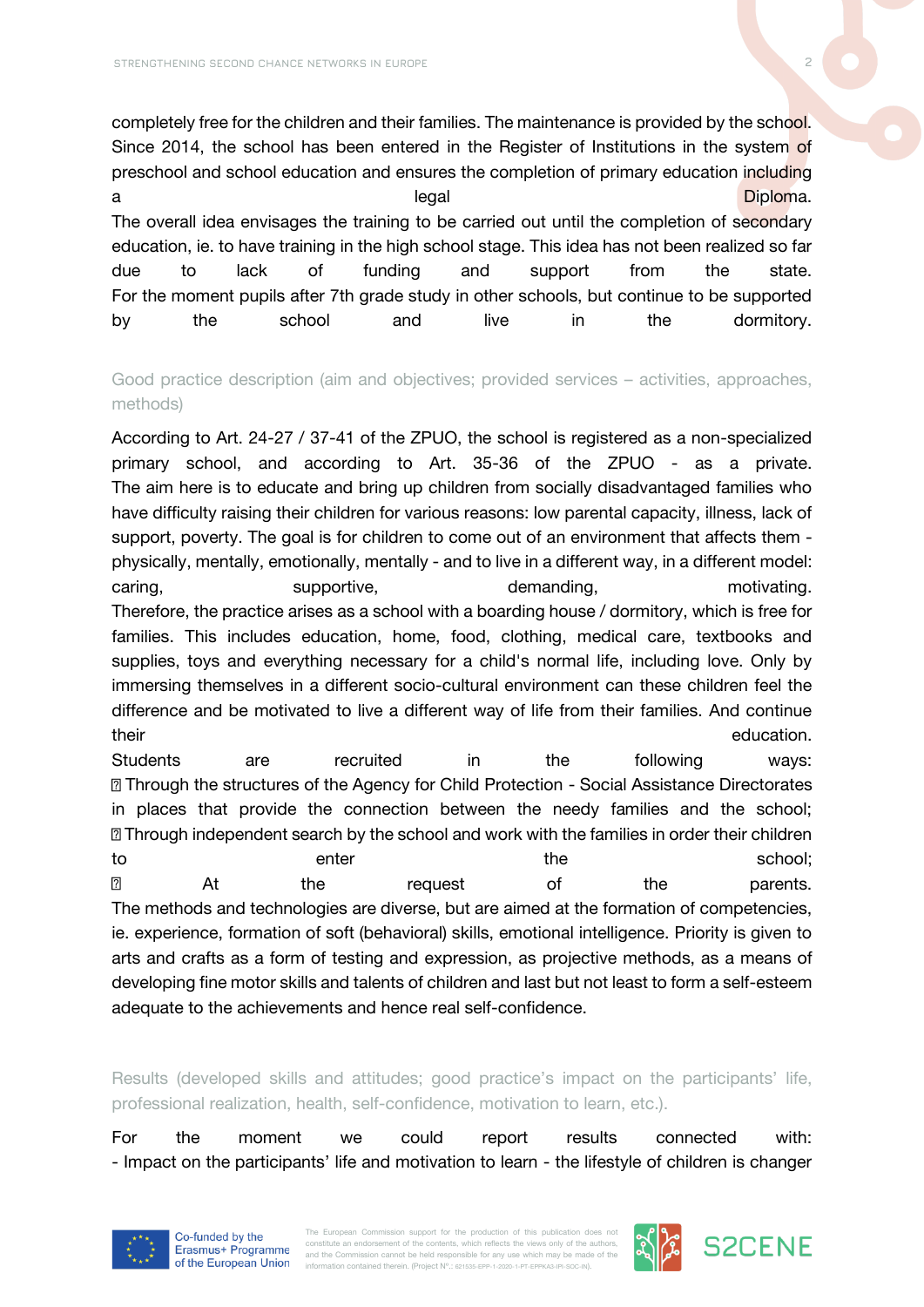tremendously - from learning habits, need for knowledge through hygiene habits including eating with cutlery to dreams and plans for future life. - Health - most of them start in school from under zero - accustomed to living in extreme poverty - in huts, outdoors, 12 people in one room, no heating, no shoes, etc. Most parents are sick, alcoholic, drug addicts or poor and illiterate. So the efect on their health and health habits is is the noticable. - Self-confidence - all children that have spent 2 years and more at school and not taken out from their parents want to continue studing, to obtain skills for a job, they believe thay can live like others and achieve what they dream for.

### Evidence of effectiveness of the practice

Most of our children complete primary education. We already have two students in 9th grade and three - in 8th grade, who are studing in High schools and are competative to other pupils there. e.g. they are completely capable to complete Secondary education. (Having in mind that when they came to us in age quite higher for the begining ob primary education, they were the completely completely the complete of the completely the completely completely the complete of the complete of the complete of the complete of the complete of the complete of the complete of the complete of the co All our children attend school regularly and learn around the clock through care, support and goodwill, which is quite different from results of other schools working on prevention of dropping out of school or not attending schools On the other hand, children who leave our school for some reason, as a rule, drop out of the education system or remain at the bottom of their educational achievements in school. Some of them have already given birth at the age of 14.

### Factors and conditions for the successful implementation of the good practice

We see our results and the big change in children's life style and achievements due to this type of "second chance". But the need in the country is emencive. We think that legislation to establish this type of school shoul be provided as an opportunity for children with unequal opportunities. Specific characteristics in this legislation must be developed. For example: to be able to extend the study time for these children, ie. one school year to be completed within 2 or 3 calendar years depending on the gaps. The state should finance these institutions in view of the uniqueness of their work with children.

### Evaluation of the practice

Our work is controlled by the Ministry of Education and Science and the Regional authorities. We are the winners of "White Swallow" and "Ambassador of Good" - national forums for evaluation **of** of innovative **innovative** practices. According to the provisions of Art. 106 para. 1 in the ZPUO, the education for adults can be conducted in evening, part-time, distance form or through work (dual system of education) in all educational institutions. Thus, people who drop out of the education system because they do not enroll in it have to return to the same system and are expected to be motivated to "enroll".



The European Commission support for the production of this publication does no constitute an endorsement of the contents, which reflects the views only of the authors and the Commission cannot be held responsible for any use which may be made of the information contained therein. (Project Nº.: 621535-EPP-1-2020-1-PT-EPPKA3-IPI-SOC-IN).



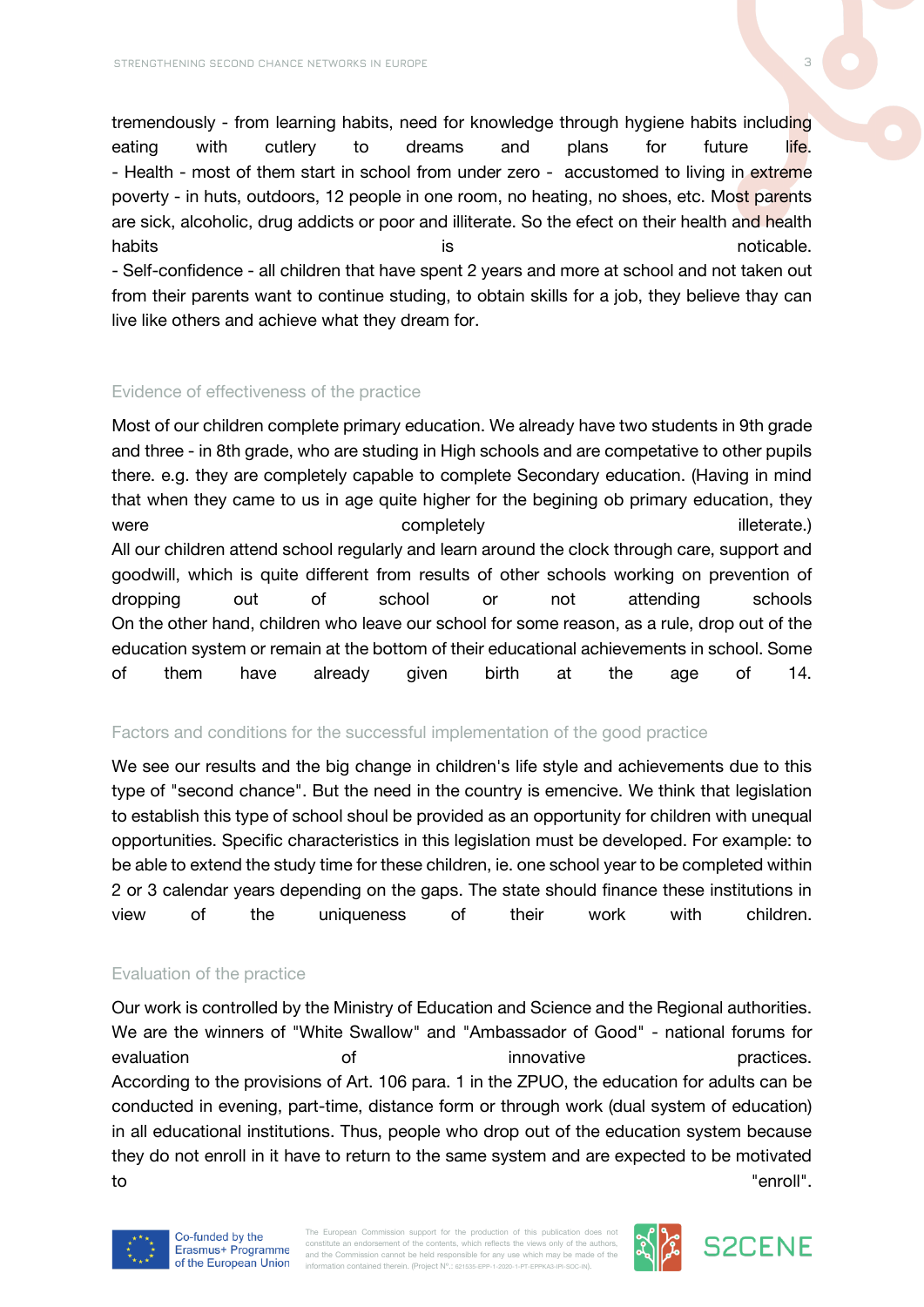Our understanding is that students should be treated preventively to avoid dropping out. On the contrary, we believe that the early periods of human development (preschool and primary school age) should be used, when children are susceptible to the formation of curiosity, volitional qualities, motivation, value-moral motivation. Therefore, we are adamant that working with children at risk of dropping out is done with specific methods, new forms, approaches and pedagogical technologies are constantly being sought. Each case here is unique in terms of the child's personal history and emotional experiences. That is why we believe that children at risk of dropping out should return / enroll in Second Chance School, because here the team will be prepared to work differently. In addition, the age period will be used, in which learning is the dominant activity and the chances of success are many times higher than in adulthood.

### Resources

|                | Human           | resources        |             | 23      | people.                  | From | them:      |
|----------------|-----------------|------------------|-------------|---------|--------------------------|------|------------|
|                | Pedagogical     |                  | specialists |         |                          | 18.  | including: |
| $\overline{2}$ | Teachers        |                  |             |         |                          |      | 11;        |
| $\overline{?}$ | Psychologist    |                  |             |         | $\overline{\phantom{a}}$ |      | 1;         |
| $\overline{2}$ |                 | <b>Educators</b> |             | mentors |                          |      | 6.         |
| 2.             | Non-pedagogical |                  | specialists |         |                          | 5.   |            |

II. Material resources - two buildings - a school and a boarding house, a yard of 26 decares, equipment and furnishing of the classrooms in the school, including a computer room; furnished rooms in the dormitory (for 3-4 children in a room, each room has a private bathroom), furnished common study rooms and corners for activities of choice and activities of **interest.** 

III. Financial - mainly from private donors, a minimum part of the state budget for the activities of education and upbringing of children



#### Images, Videos, other documentation



Co-funded by the Erasmus+ Programme of the European Union

The European Commission support for the production of this publication does no constitute an endorsement of the contents, which reflects the views only of the authors and the Commission cannot be held responsible for any use which may be made of the information contained therein. (Project Nº.: 621535-EPP-1-2020-1-PT-EPPKA3-IPI-SOC-IN).